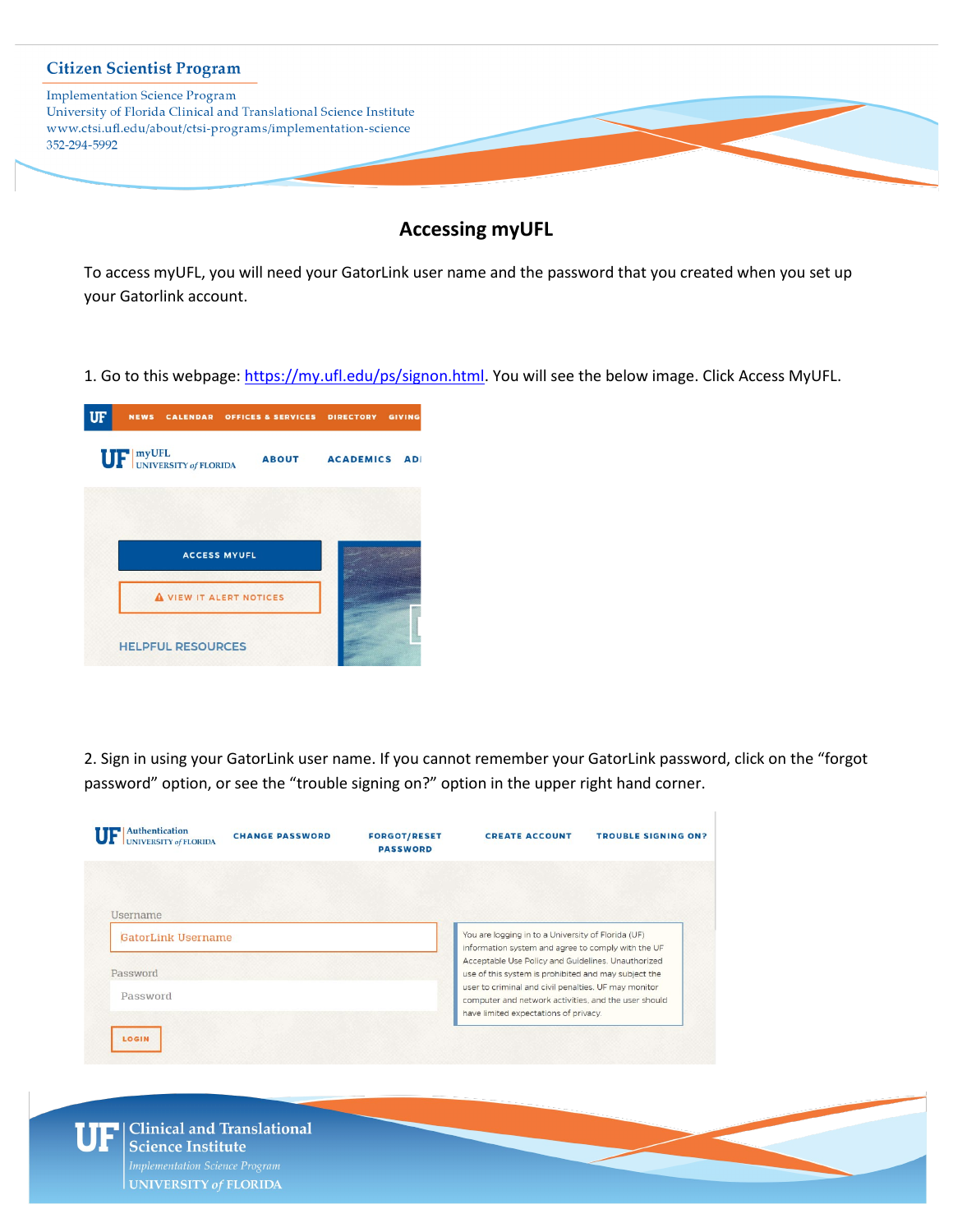**Implementation Science Program** University of Florida Clinical and Translational Science Institute www.ctsi.ufl.edu/about/ctsi-programs/implementation-science 352-294-5992

> 3. You will be asked how you want to receive your two-factor authentication. If you do not yet have this set up, you need to do so! Select the applicable method to confirm (cell phone or desk phone). If you will be in the system a lot that day, you can check the box for "remember me for 10 hours"- this will help ensure you do not need to get a push notification each time you want to log in to secured pages (FISMA, Qualtrics, payroll, training, etc).

| Authentication<br>UF<br><b>UNIVERSITY of FLORIDA</b>                                                    | <b>CHANGE PASSWORD</b>                                                                                                                                                        | <b>FORGOT/RESET</b><br><b>PASSWORD</b> | <b>CREATE ACCOUNT</b>                                         | <b>TROUBLE SIGNING ON?</b> |
|---------------------------------------------------------------------------------------------------------|-------------------------------------------------------------------------------------------------------------------------------------------------------------------------------|----------------------------------------|---------------------------------------------------------------|----------------------------|
|                                                                                                         |                                                                                                                                                                               |                                        |                                                               |                            |
| UNIVERSITY of<br>What is this? L'<br>Add a new device<br><b>My Settings &amp; Devices</b><br>Need help? | Device:<br>Android (XXX-XXX-<br>Choose an authenti-<br>Landline (XXX-XXX-<br>Duo Push RECOMMENDED<br>$\mathbb{R}^n$ Call Me<br>$\Box$<br>Passcode<br>Remember me for 10 hours | Android (XXX-XXX-                      | $\checkmark$<br>Send Me a Push<br>Call Me<br>Enter a Passcode |                            |

#### 4. Upon successful sign-on to myUFL you will see this homepage:

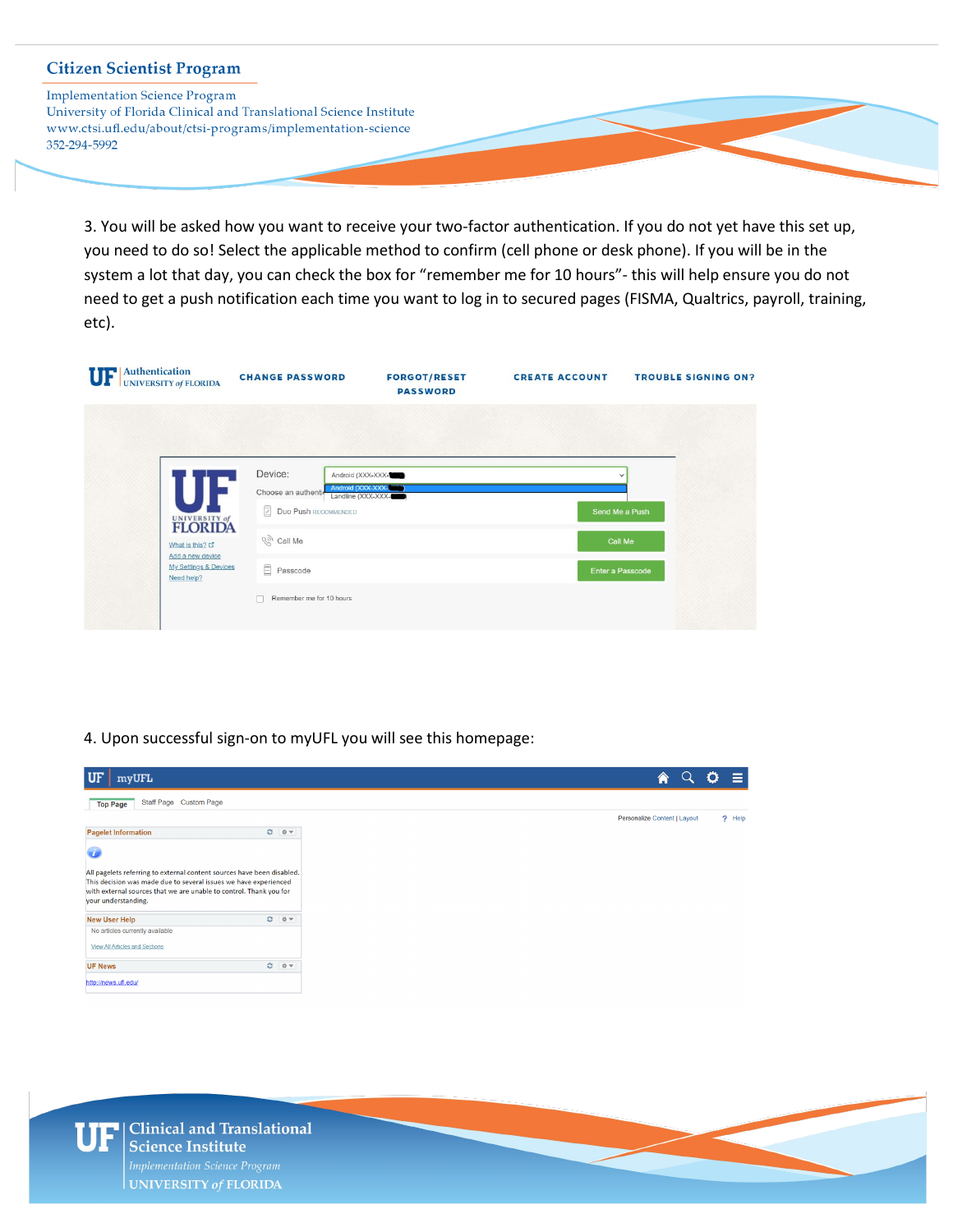**Implementation Science Program** University of Florida Clinical and Translational Science Institute www.ctsi.ufl.edu/about/ctsi-programs/implementation-science 352-294-5992

Everything you will need in myUFL will be under the Main Menu option. To get there, click the little "hamburger" icon with the three lines to see the menu options. Click Main Menu.



You will see the options for Main Menu. The majority of what you will need is under My Self-Service.

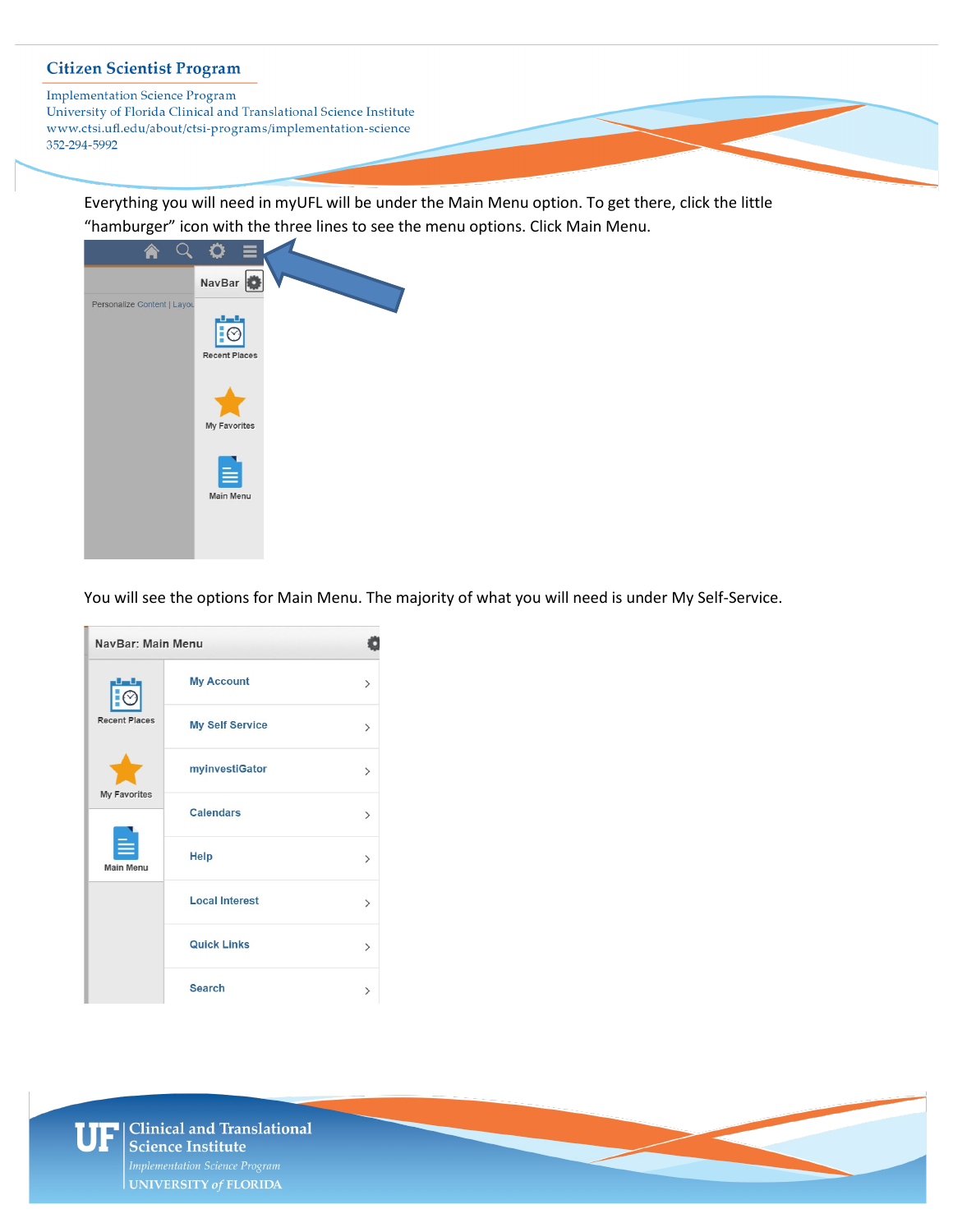**Implementation Science Program** 

University of Florida Clinical and Translational Science Institute www.ctsi.ufl.edu/about/ctsi-programs/implementation-science 352-294-5992

In My Self Service, you will see options for accessing your benefits (though some benefit selections are state benefits and must be done via PeopleFirst's website), compensation (if you ever need to remember your salary), personal information (emergency contact info, etc), time reporting, and training.

| NavBar: Main Menu    |                                       |               |
|----------------------|---------------------------------------|---------------|
|                      | <b>My Self Service</b>                |               |
| <b>Recent Places</b> | <b>Benefits</b>                       | $\mathcal{P}$ |
|                      | <b>Faculty Annual Reports</b>         | ゝ             |
| <b>My Favorites</b>  | <b>Faculty Course Evaluations</b>     | ⋋             |
| <b>Main Menu</b>     | <b>Faculty Promotion &amp; Tenure</b> | $\mathcal{P}$ |
|                      | <b>Payroll and Compensation</b>       | $\mathcal{P}$ |
|                      | <b>Personal Information</b>           | $\mathcal{P}$ |
|                      | <b>Time Reporting</b>                 | $\mathcal{P}$ |
|                      | <b>Training and Development</b>       |               |

To access MyTraining, click the Training and Development option, and you will see the below items. Click myTraining to get to all the required (and non-required) training courses. You can search for course by ID or name.

| NavBar: Main Menu    |                              |  |
|----------------------|------------------------------|--|
|                      | Training and Developm        |  |
| <b>Recent Places</b> | my Training                  |  |
| <b>My Favorites</b>  | <b>CITI Training Summary</b> |  |
|                      | <b>CITI Training</b>         |  |
| <b>Main Menu</b>     |                              |  |